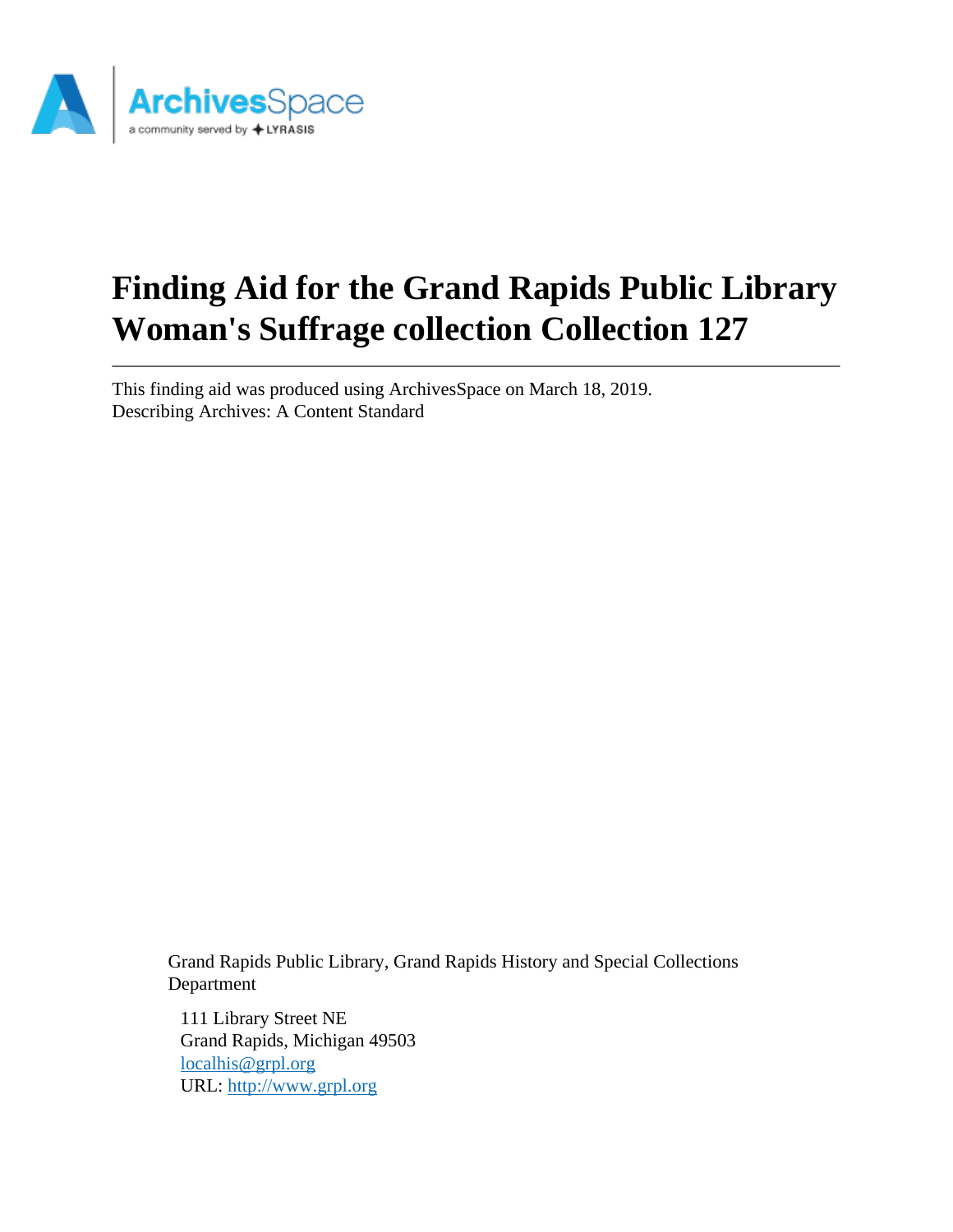# <span id="page-1-0"></span>**Table of Contents**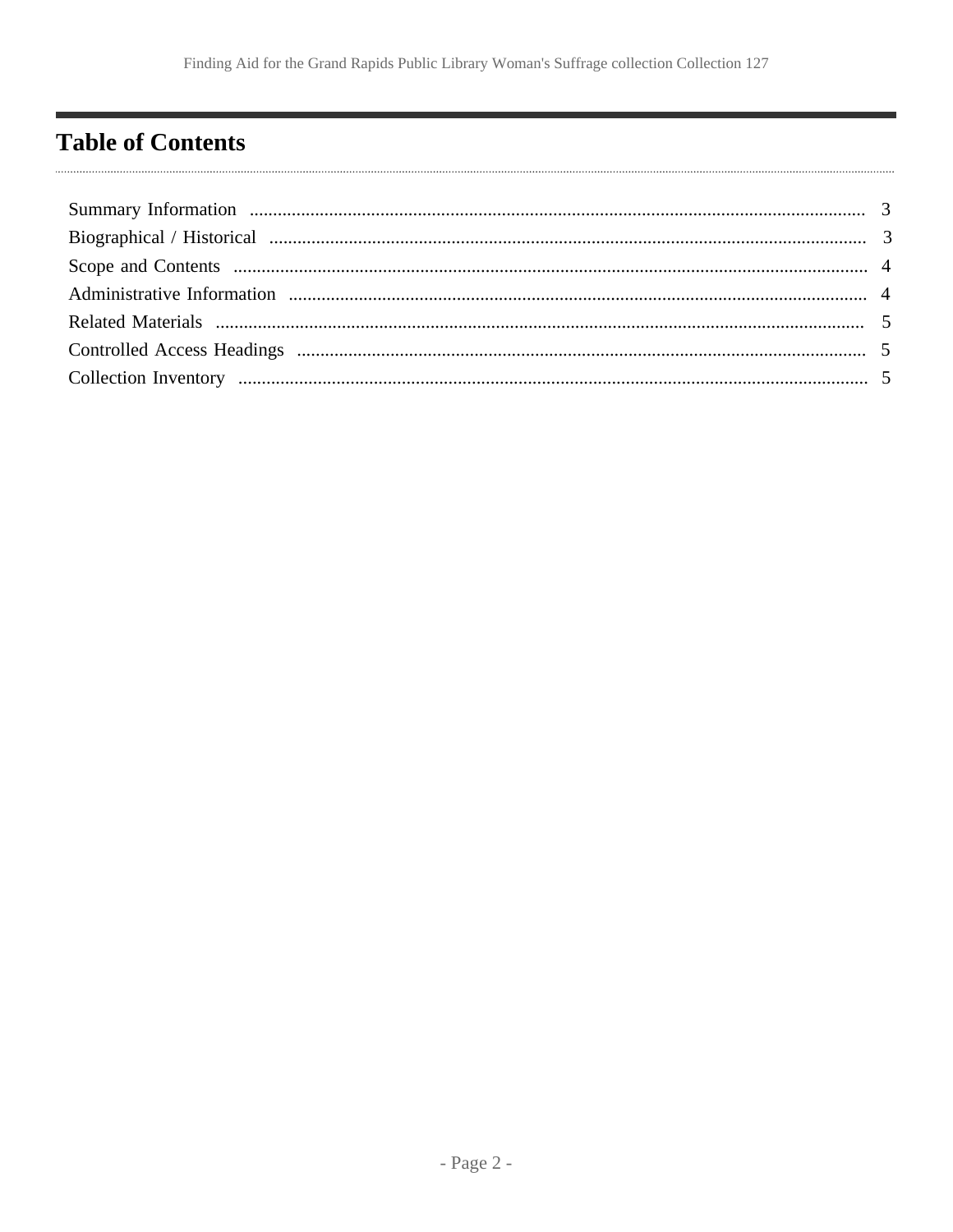# <span id="page-2-0"></span>**Summary Information**

| <b>Repository:</b>                  | Grand Rapids Public Library, Grand Rapids History and Special<br><b>Collections Department</b>                                                                                                                                                                                                                       |
|-------------------------------------|----------------------------------------------------------------------------------------------------------------------------------------------------------------------------------------------------------------------------------------------------------------------------------------------------------------------|
| <b>Title:</b>                       | Grand Rapids Public Library Woman's Suffrage collection                                                                                                                                                                                                                                                              |
| ID:                                 | Collection 127                                                                                                                                                                                                                                                                                                       |
| Date [inclusive]:                   | 1899-1970                                                                                                                                                                                                                                                                                                            |
| <b>Physical Description:</b>        | 0.67 Linear Feet Two boxes                                                                                                                                                                                                                                                                                           |
| Language of the<br><b>Material:</b> | English                                                                                                                                                                                                                                                                                                              |
| Abstract:                           | This is a small collection that sketches the participation of some<br>Michigan women in the suffrage movement, primarily between<br>1908-1920. It focuses particular attention on the Grand Rapids<br>area. Included are publications, such as the Michigan Suffragist,<br>correspondence and convention literature. |

**^** [Return to Table of Contents](#page-1-0)

# <span id="page-2-1"></span>**Biographical / Historical**

The Woman's Suffragist Movement began with the first Women's Rights Convention in Seneca Fall, NY in 1848. It ended in 1920 with the adoption of the 19th amendment to the U.S. Constitution, following Tennessee's ratification. It was a long and difficult struggle. Michigan women had their own struggle until they were granted the right to vote in 1919 by the State Legislature. Women from Grand Rapids were instrumental in bringing about the success in the state.

The Grand Rapids Equal Franchise Club was formed in April 1910. This club spread literature and information about suffrage, which helped build local support for the movement. In 1914 the club sponsored a song and essay contest to further promote their efforts.

Michigan was an early supporter of women's right. Senator Rix Robinson of Ada first proposed a suffrage amendment as early as 1849, perhaps mindful of the leadership of Madeline LaFramboise, who with her husband Joseph founded the first permanent trading post in Ada, Michigan in 1804, continuing it after his death. The State's first bill for women's suffrage came to the floor in 1866, but was defeated. An amendment actually passed in Michigan in 1870, but is vetoed by the Governor. It is proposed and defeated again in 1874 (1872?), the same year that Susan B. Anthony was arrested for trying to vote in Rochester, while Michigan's Sojourner Truth was turned away when she attempted to vote in Battle Creek. Emily Burton Ketcham of Grand Rapids brought national leaders such as Susan B. Anthony to this city. (See the separate Ketcham Coll. 293). In 1884, Michigan Senator Thomas W. Palmer is said to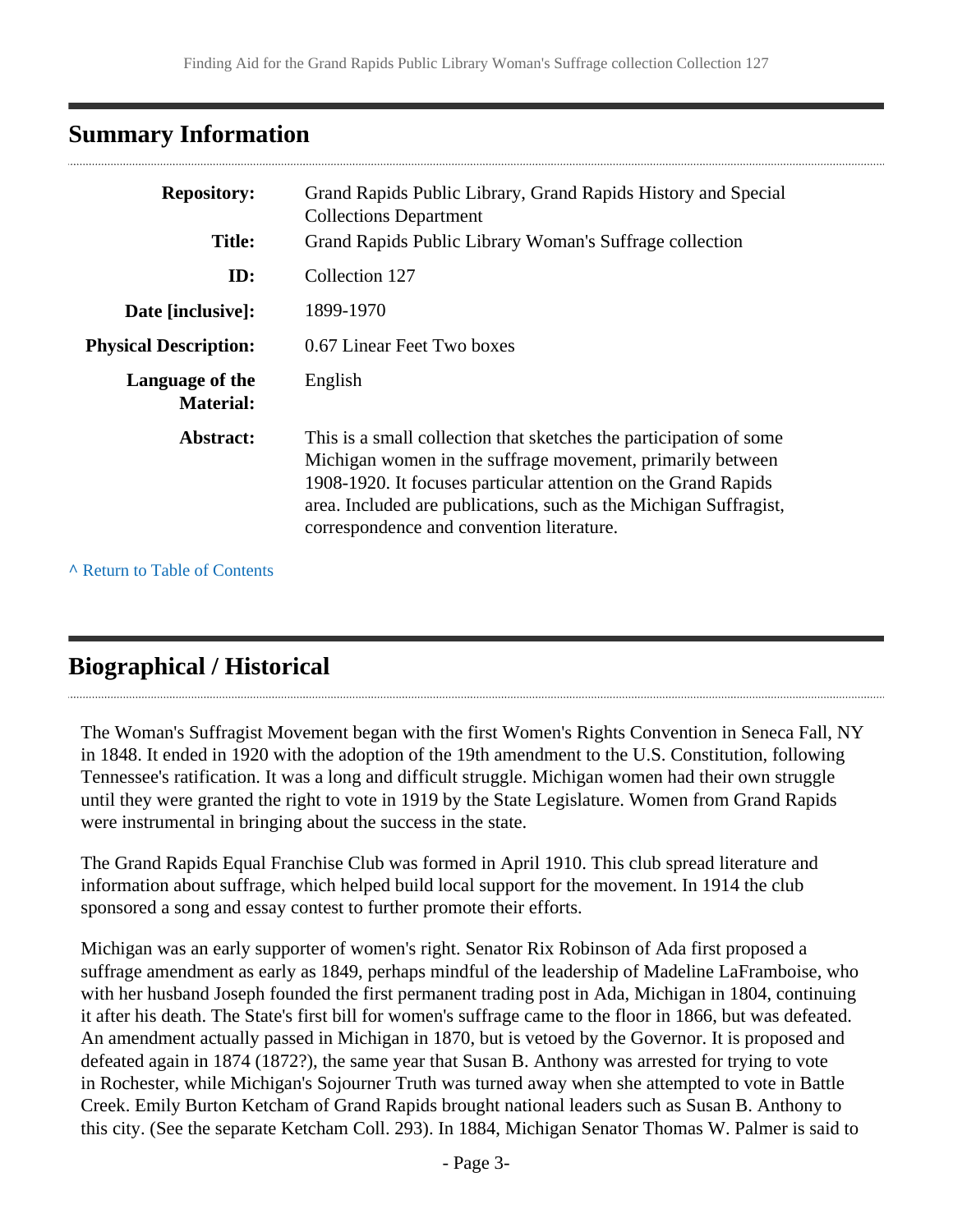be the first to make a speech in the U.S. Senate in support of woman's suffrage. A suffrage amendment passed again in Michigan in 1893, to be struck down by the Michigan Supreme Court. After other defeats, Michigan finally granted women voting rights in 1918, two years before women were given these rights throughout the nation. A number of other prominent women and women's groups achieved notable firsts, and/or lobbied and labored for women's rights up to the time of this historical milestone.

**^** [Return to Table of Contents](#page-1-0)

# <span id="page-3-0"></span>**Scope and Contents**

The collection details the struggle of women in the Grand Rapids, Michigan area, as part of the national effort for women's suffrage. The bulk of the collection consists of publications including various suffragist magazines and bulletins as well as duplicates of material gathered by the Michigan Equal Suffrage Association.

It also contains letters written in response to an essay and song contest sponsored by the Grand Rapids Equal Franchise Club. The essay and songs, sung to patriotic tunes, proclaim the virtues of women and their right to vote.

The newspaper clippings and citations to clippings in local Grand Rapids newspapers provide further data on the local movement. Microfilm copies of Woman Weekly (21 November 1908 - 23 January 1909) are also included. This films copies original material in other Grand Rapids Public Library manuscript collections.

The collection also includes a 1975 student paper on the Grand Rapids suffrage movement from 1910-20 within the broader national suffrage movement context.

There is much history, however, that might be added to this collection, if resources are found, to document woman suffrage in Western Michigan before 1900.

#### **^** [Return to Table of Contents](#page-1-0)

# <span id="page-3-1"></span>**Administrative Information**

#### **Publication Statement**

Grand Rapids Public Library, Grand Rapids History and Special Collections Department

111 Library Street NE Grand Rapids, Michigan 49503 [localhis@grpl.org](mailto:localhis@grpl.org)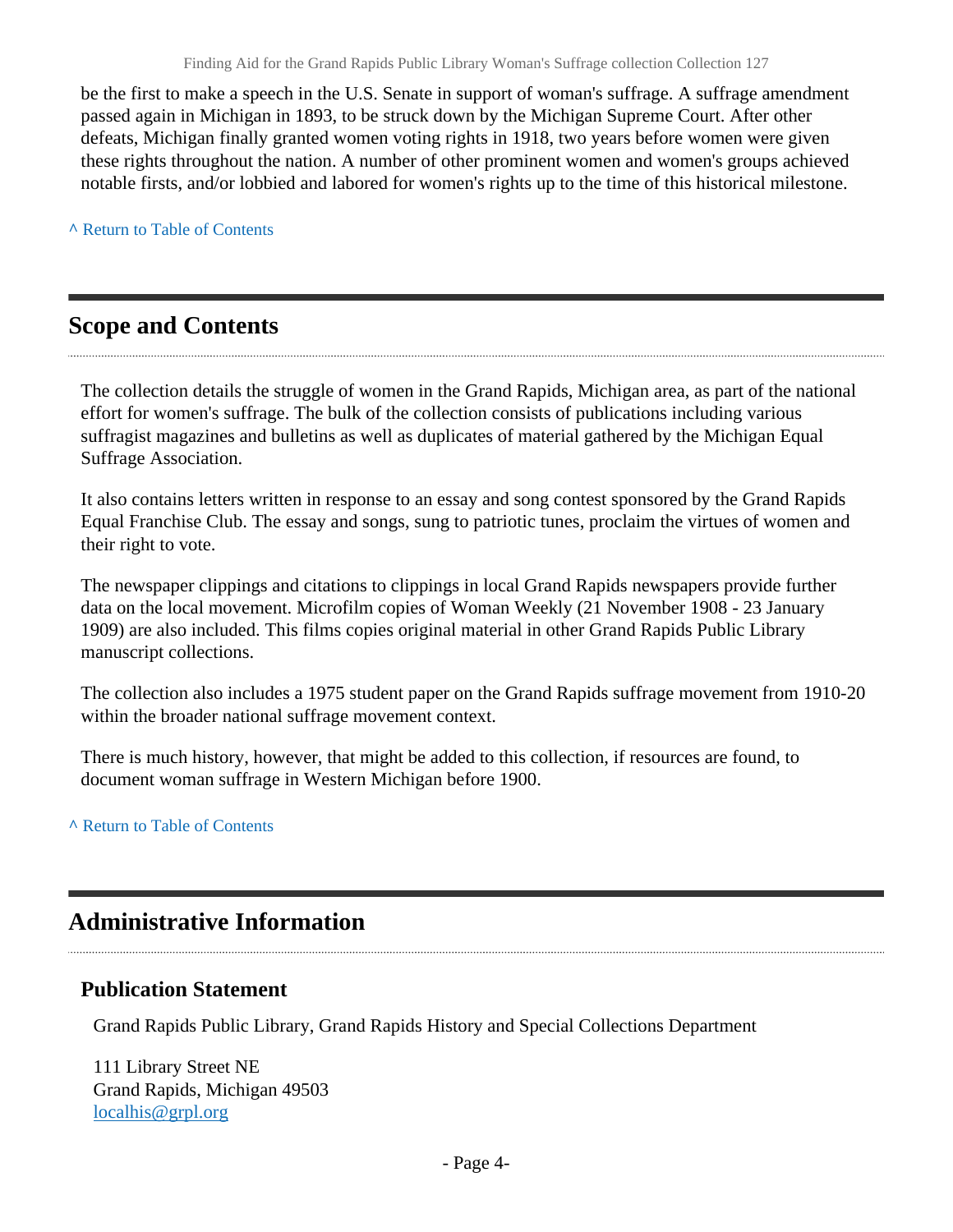URL:<http://www.grpl.org>

### **Immediate Source of Acquisition**

Unknown and accessions 00.[2909].1, 2009.002

**^** [Return to Table of Contents](#page-1-0)

# <span id="page-4-0"></span>**Related Materials**

#### **Related Materials**

Coll. 036, Woman magazine

Coll. 054, Grand Rapids Public Library Photo Collection, contains a photograph of the Grand Rapids suffrage headquarters.

Coll. 078, "Votes for Women" float in 1910 Grand Rapids Homecoming Parade. 078-1.5-86.1

Coll. 185, Grand Rapids Public Library Copy Photograph Collection contains a portrait of suffragette Minnie R Mickel, (185-2-90)

Coll. 293, Ketcham family papers, including information on Michigan Suffragette Emily Burton Ketcham.

**^** [Return to Table of Contents](#page-1-0)

# <span id="page-4-1"></span>**Controlled Access Headings**

- Grand Rapids (Mich.) -- History
- records (documents)
- Suffragists -- Michigan -- Grand Rapids
- Women -- Suffrage -- Michigan -- History

# <span id="page-4-2"></span>**Collection Inventory**

**Title/Description Instances**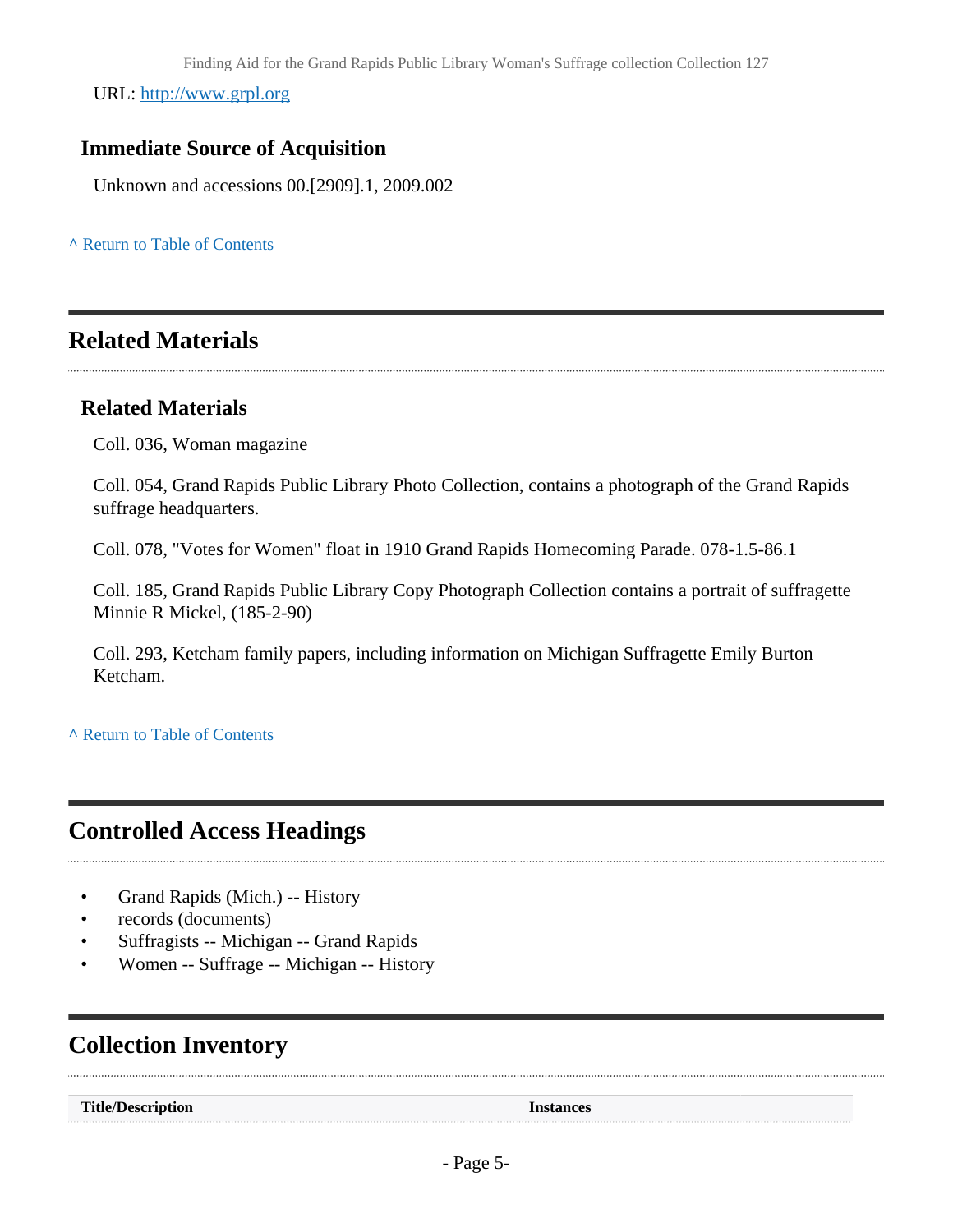Research papers - "Study of G.R. Woman's Suffrage Movement, 1910-1920," by Ruth E. Hoogland, 1975.

Box 1 Folder 1

### **Correspondence & Ephemera**

| <b>Title/Description</b>                                                                                                                                                                                                                                                             | <b>Instances</b> |          |
|--------------------------------------------------------------------------------------------------------------------------------------------------------------------------------------------------------------------------------------------------------------------------------------|------------------|----------|
| [Folded poster] WWI illustration by Herbert at top, plus wording:<br>"Vote for Woman Suffrage; Fight for Democracy at Home,<br>November 5" / N.Y. : National Woman Suffrage Publication Co.;<br>reproduced by Michigan Women's Historical Center and Hall of<br>Fame, Lansing, 1989. | Box 2            | Folder 1 |
| Grand Rapids Equal Franchise club, Calendar, 1917-1918.                                                                                                                                                                                                                              | Box 2            | Folder 1 |
| Small sheet of paper with a board of red and blue American flags.<br>"Votes for Women in Michigan""Are Women People?"                                                                                                                                                                | Box 2            | Folder 1 |
| Various song sheets $&$ essays                                                                                                                                                                                                                                                       | Box 2            | Folder 1 |
| Letters [need item inventory]                                                                                                                                                                                                                                                        | Box 2            | Folder 1 |
| Convention minutes, 1899.                                                                                                                                                                                                                                                            | Box 2            | Folder 1 |

### **Michigan Women's Study Material, 1989.**

| <b>Title/Description</b>                                                                                                                                                 | <b>Instances</b> |          |
|--------------------------------------------------------------------------------------------------------------------------------------------------------------------------|------------------|----------|
| [Folded poster] The Farmer Knows! / N.Y. : National Woman<br>Suffrage Publ. Co.; reproduced by Michigan Women's Historical<br>Center and Hall of Fame, Lansing, 1989.    | Box 1            | Folder 2 |
| 6 historical flyers reproduced in 1989 by the Michigan Women's<br>Historical Center and Hall of Fame. On colored paper                                                   | Box 1            | Folder 2 |
| Plan of Work for Campaign / Michigan Equal Suffrage<br>Association, 1913. Small brochure. Reproduced 1989 by the<br>Michigan Women's Historical Center and Hall of Fame. | Box 1            | Folder 2 |

# **Publications**

#### Separated Materials: **Separated Materials**

The Michigan Suffragist (1914-1917) is also available on microfilm in the microfilm cabinet, as is Woman Weekly (1908-1909).

| <b>Title/Description</b>                                                                                                                                                                                                  | <b>Instances</b> |          |
|---------------------------------------------------------------------------------------------------------------------------------------------------------------------------------------------------------------------------|------------------|----------|
| Report of the Seventeenth Annual Convention of the Michigan<br>Equal Suffrage Association, held in Saginaw, E.S., Oct. 23,<br>24, and 25, 1901. Bay City, Mi.: Hurley Bros. Formerly<br>M324.774.M582r v. 17. 00.[2909].1 | Box 1            | Folder 3 |
| The Woman Citizen [serial]. v. 3, no. 27, Nov. 30, 1918. 2009.002                                                                                                                                                         | Box 2            | Folder 2 |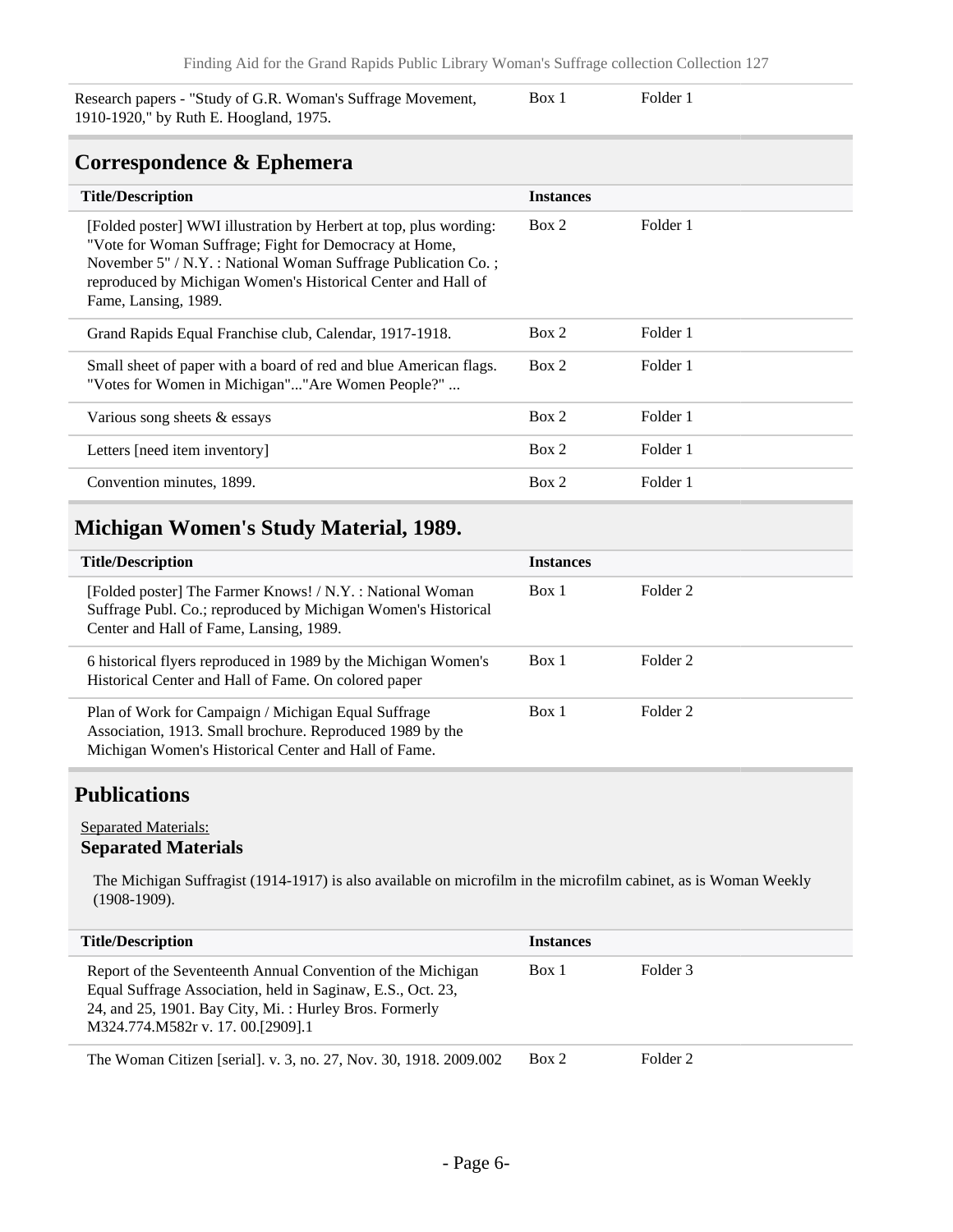#### **General**

| An Idea Whose Time Has Come: Michigan Women's Historical<br>Center and Hall of Fame. General information, directions and<br>membership flyer. [Flyer]. | Box 1                | Folder 17 |
|--------------------------------------------------------------------------------------------------------------------------------------------------------|----------------------|-----------|
| Charismatic, Compassionate, Courageous! [flyer & order form for<br>book] "Historic Women of Michigan" [Flyer].                                         | Box 1                | Folder 17 |
| Misc. newspaper clippings, 1911-1970 (Photocopies).                                                                                                    | Box 2                | Folder 3  |
| 1914 Grand Rapids Press suffrage edition, first section<br>[2018.060], 1914-05-02                                                                      | Drawer FF-<br>VIII-C |           |

# **How the Suffragists Changed Michigan [kit] / Michigan Women's Studies Association, Inc., Michigan Women's Historical Center and Hall of Fame, Lansing. n.d.**

| <b>Title/Description</b>                          | <b>Instances</b> |           |
|---------------------------------------------------|------------------|-----------|
| Table of Contents and original packet envelop (2) | Box 1            | Folder 11 |
| I-1 to I-4 Information                            | Box 1            | Folder 12 |
| D-1 to D-3 Documents                              | Box 1            | Folder 13 |
| F-1 to F-10 Flyers                                | Box 1            | Folder 14 |
| N-1 to N-11 News Articles                         | Box 1            | Folder 15 |
| P-1 to P-4 Posters                                | Box 1            | Folder 16 |
|                                                   |                  |           |

# **Miscellaneous, ephemera & postcards, 1911-1927.**

| <b>Title/Description</b>                                                                                                                                                                   | <b>Instances</b> |          |
|--------------------------------------------------------------------------------------------------------------------------------------------------------------------------------------------|------------------|----------|
| 3 postcards, unused, Will P. Canaan Co., each with different<br>suffrage messages.                                                                                                         | Box 1            | Folder 9 |
| Michigan laws relating to Women and Girls  issued by Michigan<br>Equal Suffrage Assoc., Detroit, 1911. pamphlet.                                                                           | Box 1            | Folder 9 |
| Study Circles program / Michigan Equal Suffrage Assoc., 1914.<br>Kalamazoo: Horton-Beimer Press.                                                                                           | Box 1            | Folder 9 |
| Report of the Equal Suffrage Campaign for 1912  / by Ida L.<br>Chittenden, Manager. Michigan Hall of Fame reproduction, 1989.                                                              | Box 1            | Folder 9 |
| Year book of the Michigan Equal Suffrage Association, and report<br>of the 30th Annual Convention, held in Saginas, Nov. 10 & 11,<br>1915 / compiled and edited by Mary Ahnefeldt Brander. | Box 1            | Folder 9 |
| Year book of the Michigan Equal Suffrage Association, and report<br>of the 28thth Annual Convention, Jackson, Michigan, Nov. 5,6,7,<br>1913                                                | Box 1            | Folder 9 |
| Bulletin [serial] / Michigan League of Women Voters. v. 5, no. 8,<br>Dec. 1927. Has image of Mrs. Siegel W. Judd, the newly elected                                                        | Box 1            | Folder 9 |